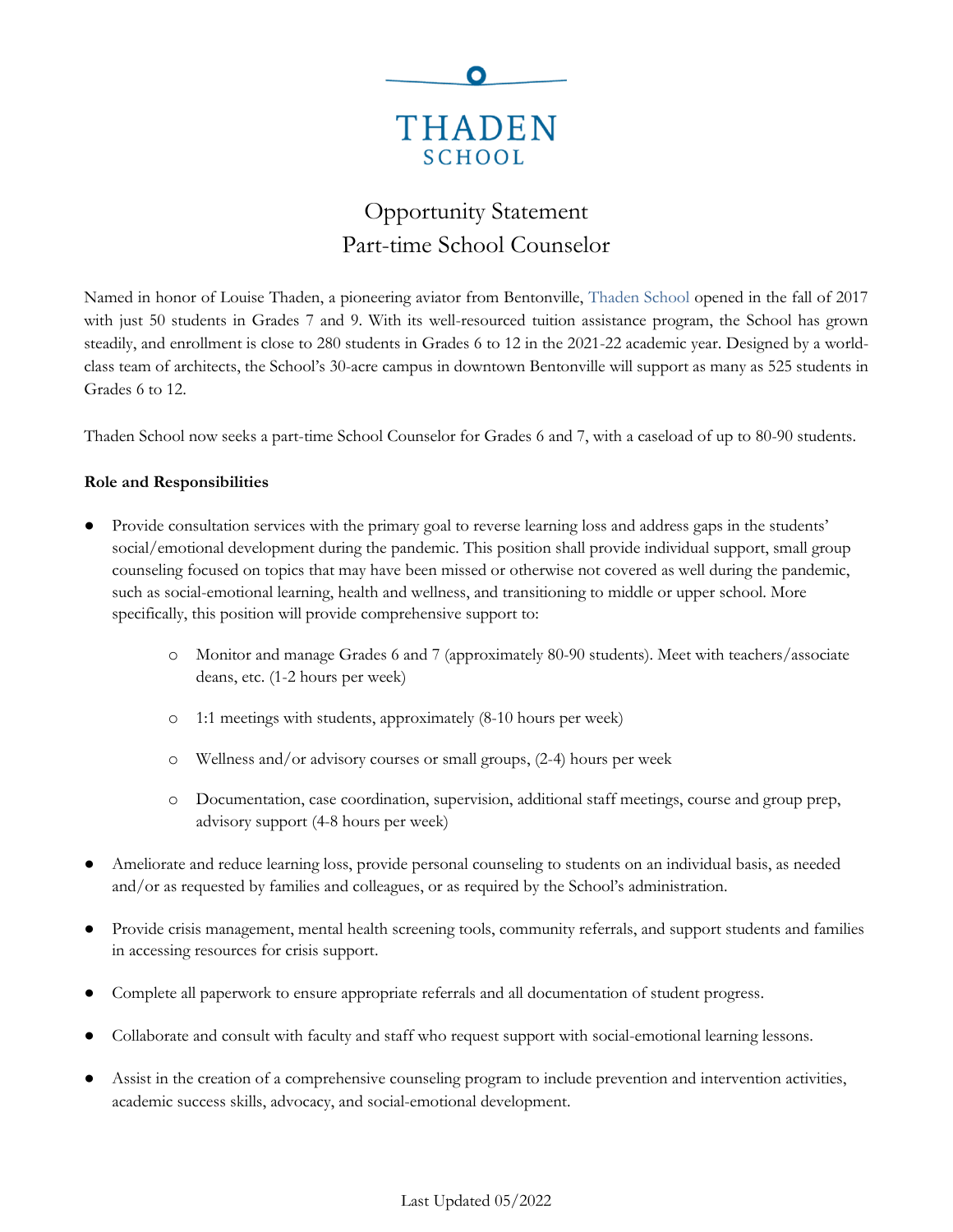#### **Skills, Qualifications, and Attributes**

- Excellent organizational skills.
- Effective oral and written communication skills, as well as active listening skills.
- Ability to utilize sound logic and reasoning to effectively assess problems and formulate alternative solutions, conclusions, or approaches.
- Ability to actively collaborate with all school constituencies.
- Ability to manage numerous detailed tasks simultaneously, anticipate and meet deadlines, use time effectively, problem-solve independently and in a team environment.
- Proficiency with widely used software (Microsoft Word, Excel, PowerPoint).
- Flexibility with the special needs associated with an academic calendar and schedule.
- Ability to handle sensitive information discreetly and adhere to professional standards of confidentiality.
- Ability to remain professional and composed under deadline pressure while handling a multitude of duties and situations simultaneously and respond with appropriate professional judgment.
- At least three to five years' experience in the field of family counseling, personal or family therapy, school guidance counseling, or the equivalent.
- A bachelor's degree and advanced degree are required; a master's degree (or higher) in psychology, counseling, or social work is preferred.

### **Physical Requirements**

- Job frequently requires standing, walking, and handling objects with hands.
- Job occasionally requires reaching, climbing, stooping, kneeling, pushing, pulling, and lifting up to 50 pounds.

### **Wage Classification**

Based on the duties and requirements above, this position will be paid on a contract basis.

### **Applications**

Please submit your application materials through our online portal for [Thaden School Job Opportunities.](https://www.paycomonline.net/v4/ats/web.php/jobs?clientkey=E412B6EED165D3FD16DB0FF91E74B10C&session_nonce=915852c58367eb064b1ae3ce5464ff79) Applications should include a cover letter and resume. The start date is negotiable. Thaden is an equal opportunity employer and complies with all federal, state, and local laws that prohibit discrimination in employment because of race, color, national origin, citizenship, age (18 or older), religion, disability, marital status, veteran status, and sexual orientation. Applications by members of all underrepresented groups, including women and people of color, are encouraged.